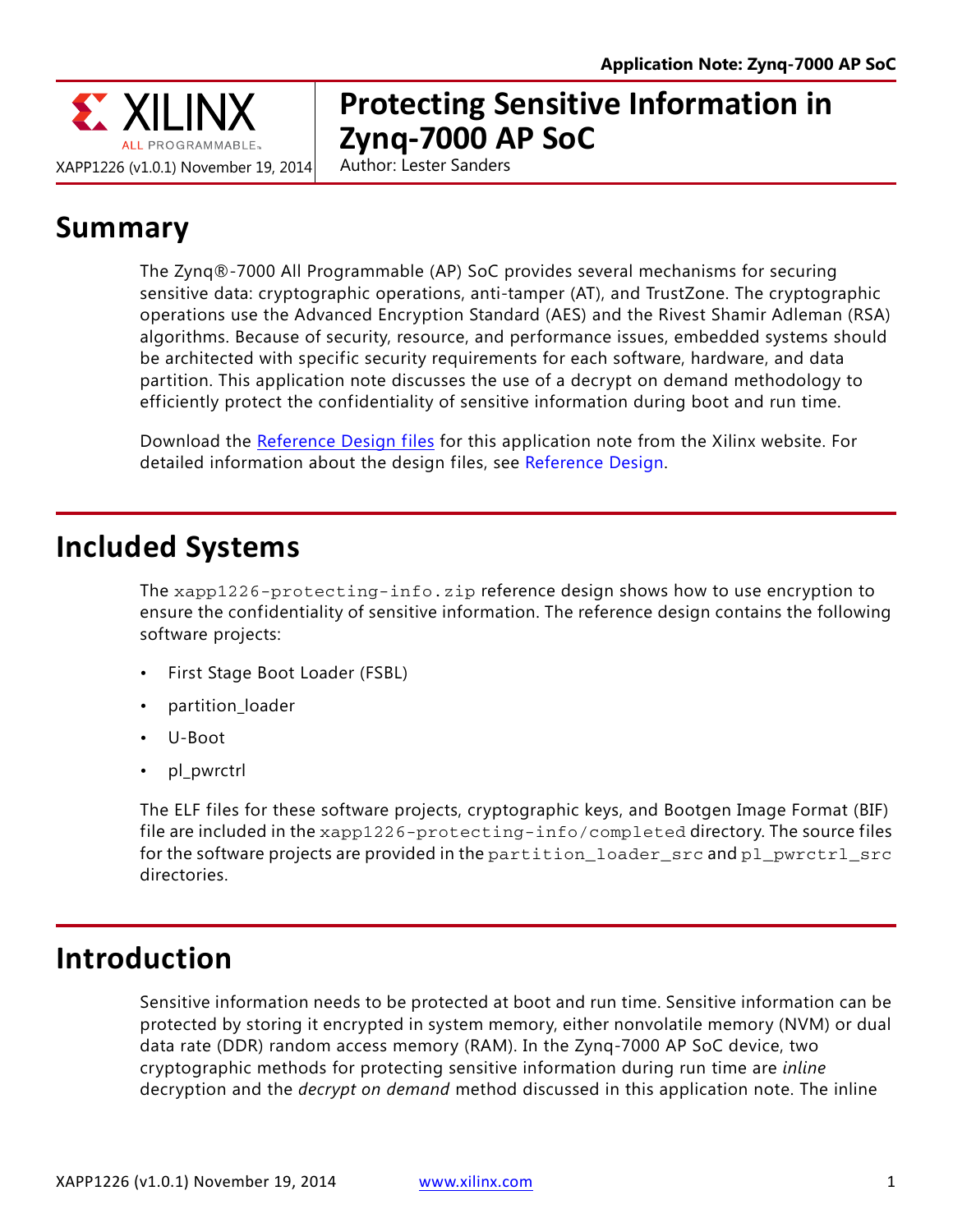

decryptor decrypts instructions and data. In the decrypt on demand method, encrypted partitions are copied to DDR at boot time. A partition can contain software, hardware (bitstream), or a data file. Because it is encrypted, the partition is not exposed as plaintext in DDR. When used, the partition is decrypted using the Zynq-7000 AP SoC device's AES decryptor and placed into the Zynq-7000 device's secure storage. The sensitive code is executed from secure storage. If the decrypted partition is data, the data is accessed from secure storage.

Both the inline decryptor and decrypt on demand method have a performance impact. In most applications, the performance impact of the decrypt on demand application is small. The inline decryptor uses programmable logic (PL) resources. The decrypt on demand method does not use PL resources. An implementation for the decrypt on demand method is given in this application note.

The [System Background](#page-1-0) section discusses embedded system architecture as it relates to the security concepts presented in this application note. Some factors in identifying sensitive information in an embedded system are discussed. Because boot and run time performance decrease when a partition is encrypted, only partitions that require confidentiality should be encrypted. An overview of the reference design is given in [Reference Design Background,](#page-4-0)  [page 5](#page-4-0). The software projects and the image for NVM are built. In [Test the Reference Design,](#page-10-0)  [page 11](#page-10-0), the reference design is run and the results are analyzed. Methods to estimate and measure performance are discussed.

## **Hardware and Software Requirements**

The hardware and software requirements for this application note for the Zynq-7000 AP SoC device are:

- ZC706 evaluation board
- AC power adaptor (12 VDC)
- USB cable, standard-A plug to micro-B plug
- Xilinx Platform Cable USB II
- Xilinx Software Development Kit 2014.3
- Vivado® Design Suite 2014.3

## <span id="page-1-0"></span>**System Background**

This section provides a background of boot and run time security in the Zynq-7000 AP SoC device. A block diagram of the Zynq-7000 based embedded system architecture outlines the resources available to the security architect ([Figure 1](#page-3-0)). All partitions do not need to be encrypted. To aid a security architect in specifying which software, data, and hardware partitions should be encrypted, sensitive information is discussed. An overview of the secure boot and the decrypt on demand functionality is given.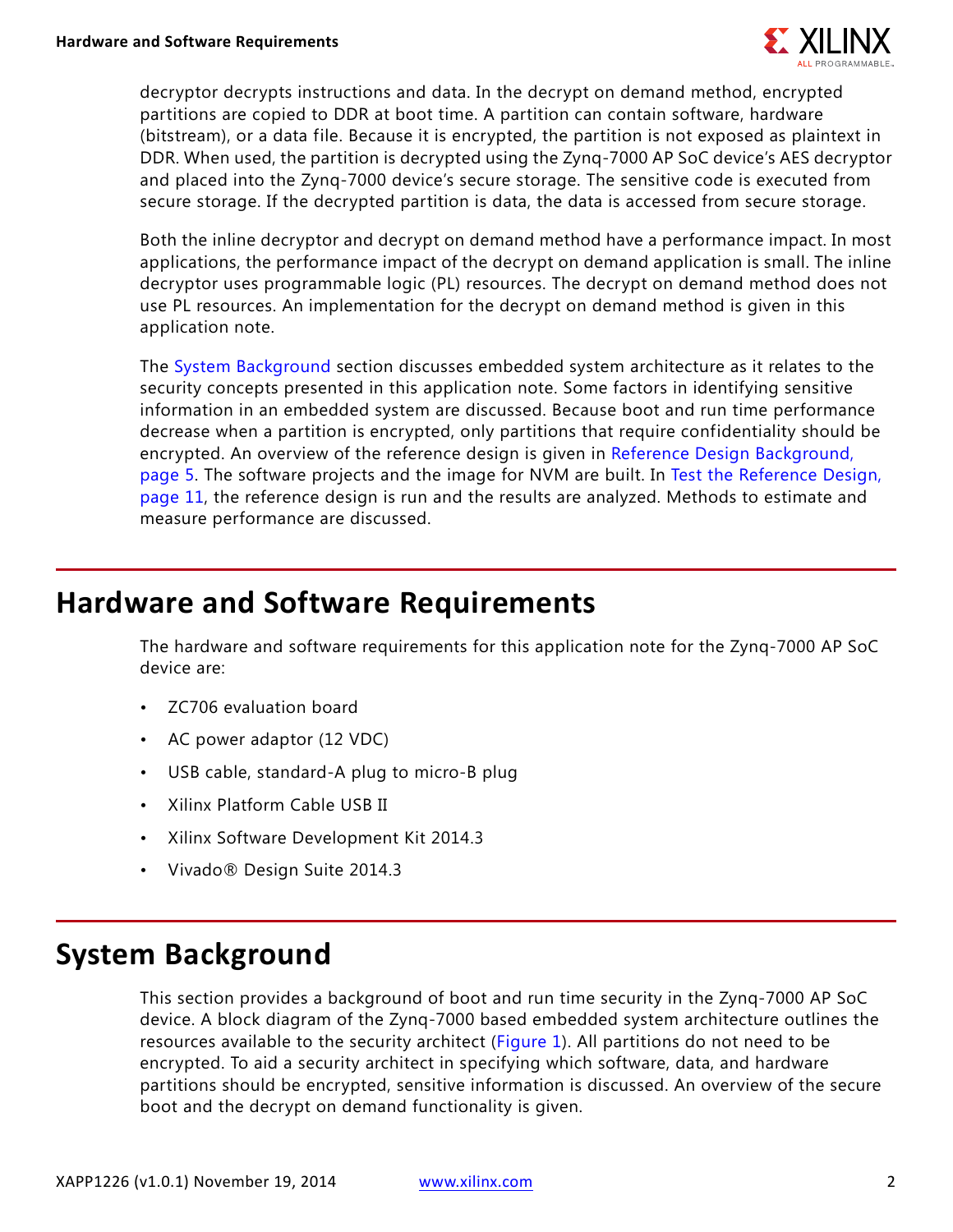

### **Embedded System Architecture**

The resources of embedded systems are limited when compared to enterprise systems. [Figure 1](#page-3-1) shows a Zynq-7000 based embedded system that consists of the Zynq-7000 AP SoC device, DDR, and NVM. The direct memory access controller (DMAC) efficiently copies data from NVM to secure storage. The on-chip memory (OCM) and block RAM is secure storage in the Zynq-7000 AP SoC device security perimeter. When secure storage is used, unlike NVM and DDR, an adversary does not have access to address, control, and data pins. Pin access allows the memory content to be read.

Configuration memory and cryptographic key storage are also secure storage. The hardware (bitstream) is encrypted in NVM and copied/decrypted to configuration memory. Because hardware is not typically stored in DDR, the reference design focuses on software and data partitions.

In the decrypt on demand method, sensitive software and data are stored in encrypted format in NVM and/or DDR. When the sensitive partition is used, the partition loader copies it into OCM or block RAM, routed through the AES decryptor. The CPU executes the code or reads the data from OCM or block RAM. The decrypt on demand functionality can be re-used as many times as needed during operation.

The size of secure storage is much smaller than the size of DDR. The size of the OCM is 256 KB. ARM® Cortex™-A9 MPCore™ CPU operations execute very fast from OCM. The sensative software or data partition must fit into the 256 KB OCM. OCM is large enough for most sensitive partitions. If OCM is not large enough, block RAM can be used. Another option is to divide the partition into multiple blocks that fit in OCM, with the blocks executed sequentially. The size of block RAM depends on the Zynq-7000 AP SoC device used, with the largest about 3 MB. Xilinx wikis provide information on running code from block RAM and locked L2 cache [\[Ref 1\]](#page-12-0), [\[Ref 2\].](#page-12-1)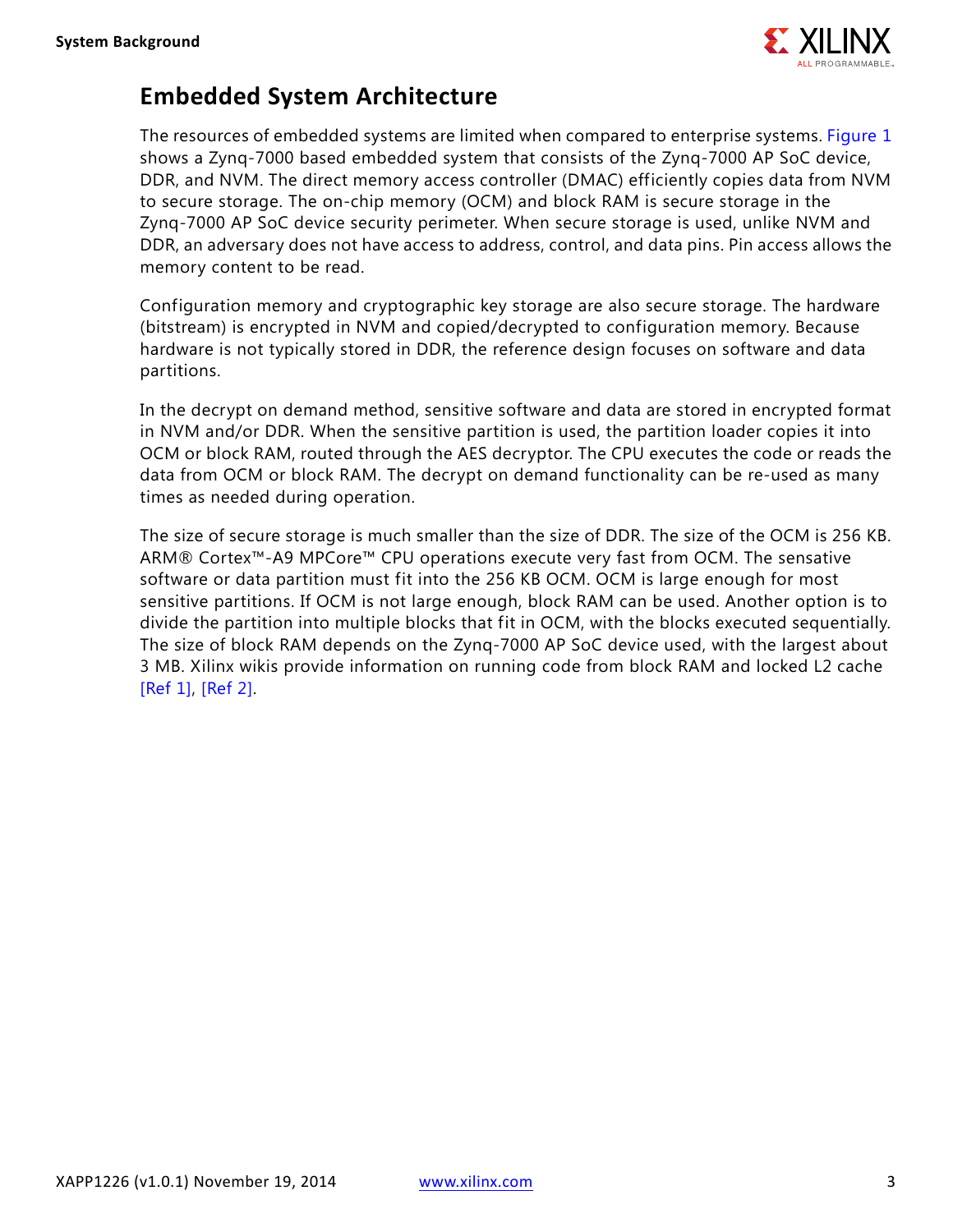

<span id="page-3-0"></span>

*Figure 1:* **Embedded System Architecture**

### <span id="page-3-1"></span>**Sensitive Information**

The cryptographic operations supported by a Zynq-7000 AP SoC device are encryption, integrity check, and authentication. All partitions should be checked for integrity at boot. All static partitions should be checked for integrity periodically during run time. Not all partitions are confidential. Partitions that are not confidential do not need to be encrypted. Open source code like U-Boot or Linux generally does not need to be encrypted.

The security architect should determine which partitions are encrypted. Some partitions are marginally sensitive. If code uses a proprietary algorithm that provides a competitive product advantage, it should be encrypted. If the code is trivial to reverse engineer or there are readily available alternative implementations, it might not warrant encryption. The decision might trade off performance and the sensitivity of the partition.

The most important sensitive information is private cryptographic keys. In a Zynq-7000 AP SoC device, the eFUSE and battery-backed random access memory (BBRAM) private keys reside in secure storage. The BBRAM key can be changed, and the new key(s) should be stored in secure storage. In some cases, cryptographic keys should be stored in secure storage in encrypted format until used.

Data partitions might be confidential and should be encrypted. Examples are patient health records and customer financial records.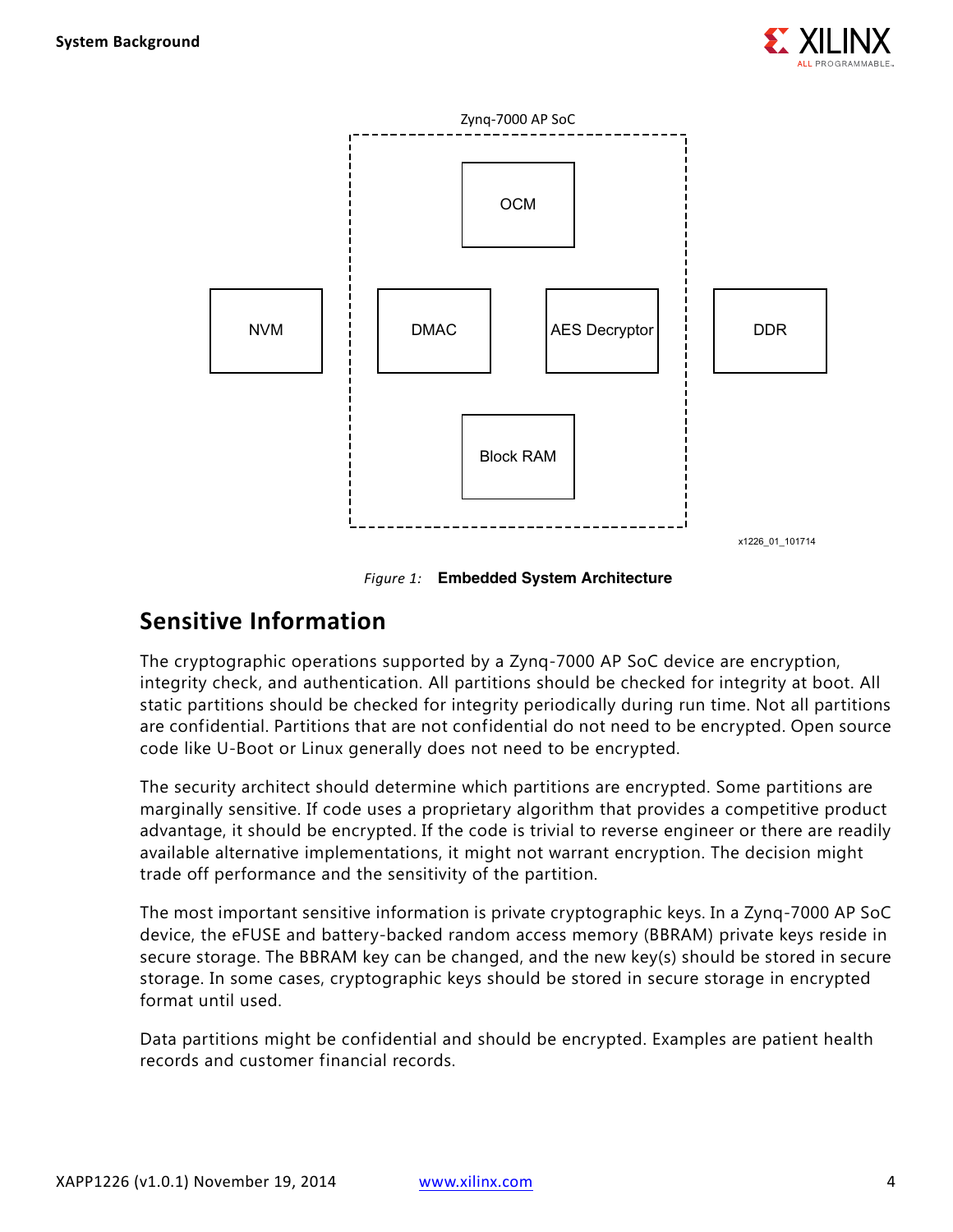

With system-critical applications such as power control, the protection should principally be that an adversary cannot gain access or tamper with the partition. Access is controlled with TrustZone and access privileges. Tampering is detected using an RSA integrity check. Encryption prevents the adversary from reading the information in the partition.

### **Boot Time Security**

When power is applied to a Zynq-7000 AP SoC device, each of other software, hardware (bitstream), and data partitions are copied from NVM to DDR or Zynq-7000 secure storage. Using the Bootgen Image Format (BIF) file input to Bootgen, the security architect specifies for each partition if it is AES encrypted and/or RSA signed. The factors affecting the decision on which partitions are encrypted were discussed in the previous section. *Secure Boot of Zynq-7000 All Programmable SoC Application Note* (XAPP1175) [\[Ref 3\]](#page-12-2) shows how to specify on a partition basis whether a partition is encrypted/signed.

Security can be compromised if the Zynq-7000 AP SoC decrypts software/data partitions and copies them to DDR. If the software and data partitions in NVM are encrypted, the default behavior of the 2014.3 FSBL is to copy the partition to DDR, routed through the AES decryptor. The cleartext software or data partition in DDR is as vulnerable as it is if it is unencrypted in NVM.

To address the problem of a sensitive partition being stored in plaintext in DDR, there are three methods of copying a partition encrypted in NVM to DDR without decryption. The FSBL can be edited so that the call to PcapDataTransfer does not route the partition through the decryptor. A second method is a U-Boot **sf read** command. Alternatively, the partition loader can copy the partition from NVM to DDR without decryption.

# <span id="page-4-0"></span>**Reference Design Background**

[Figure 2](#page-5-0) shows the flow for running the xapp1226-protecting-info reference design. In the reference design, boot time is modeled by the load of the bitstream software. Run time begins with the execution of software. In a real system, run time is defined as the time the Zynq-7000 AP SoC device is operational after boot. In the reference design, run time starts when CPU executes the partition\_loader. During run time, the pl\_pwrctrl turns off and later turns back on the power supply to the PL. The application is encrypted in NVM, and when scheduled to run, copied to OCM through the decryptor.

The FSBL copies the unencrypted partition\_loader software project from NVM to DDR memory. The partition loader loads the encrypted  $p1_p$ wrdown partition into OCM, routed through the decryptor. When  $p_1$  pwrctrl is executed, the power down of the PL message is displayed in the communication terminal. After a delay,  $p1_pwrctr1$  re-applies power to the PL.

In an actual system, a scheduler runs programs. The reference design is a heuristic reference design that emulates boot and run time operation. In actual systems, sensitive partitions are run or accessed dynamically when needed.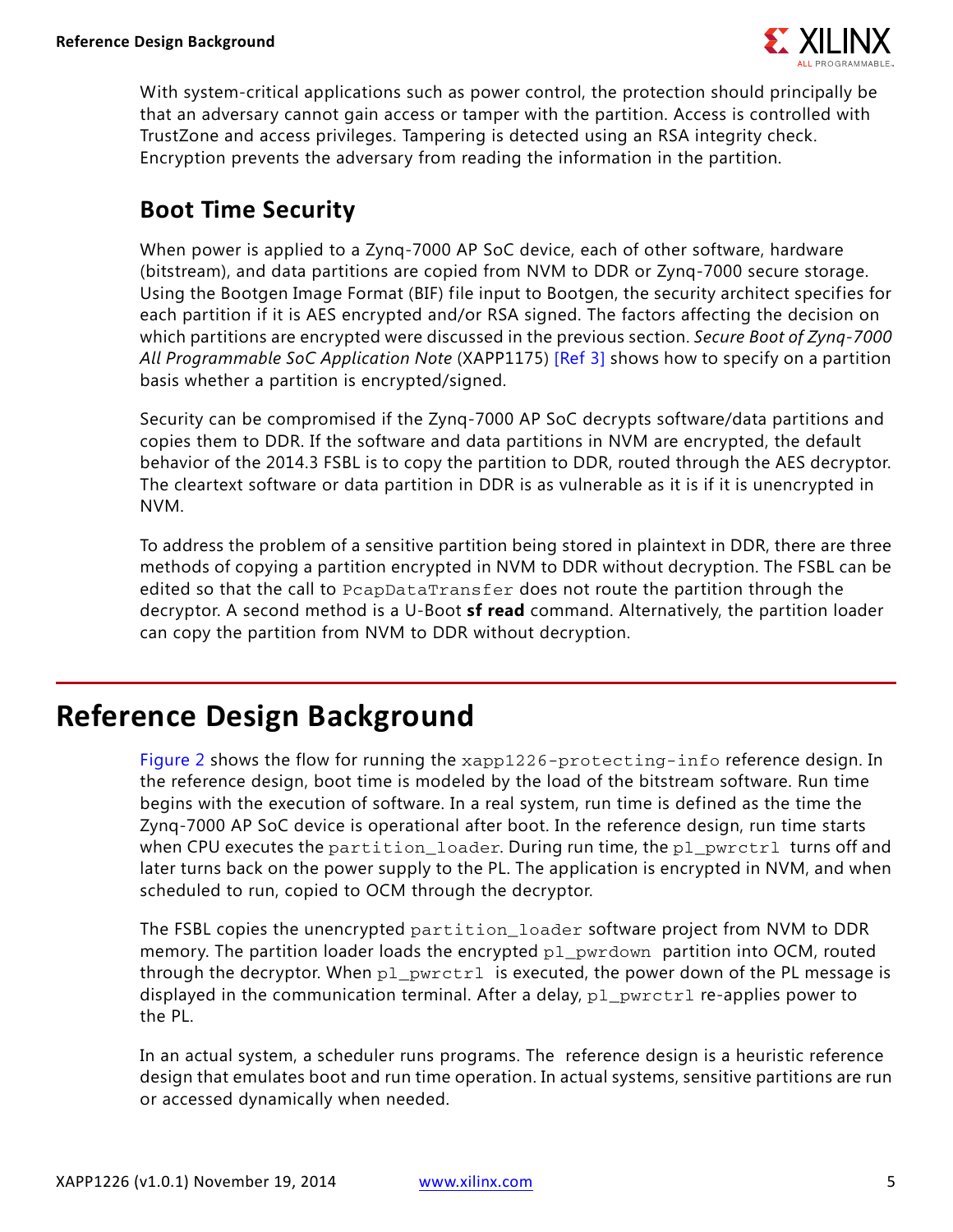



*Figure 2:* **Boot Time—Run Time Abstraction (Decrypt on Demand)**

### <span id="page-5-0"></span>**Using the Partition Loader and U-Boot in the Decrypt on Demand Method**

In the decrypt on demand method, when an encrypted partition is run, either the partition loader or U-Boot copies the partition from DDR to OCM or block RAM. The partition is routed through the AES decryptor.

The partition loader is smaller and easier to use than U-Boot. U-Boot provides functionality not available in the partition loader. Both the partition loader and U-Boot copy software, hardware, or data partitions, and both support AES decryption and RSA authentication. If custom modifications are needed, the modifications to the partition loader can remain proprietary. U-Boot is open source. Some embedded systems use both the partition loader and U-Boot.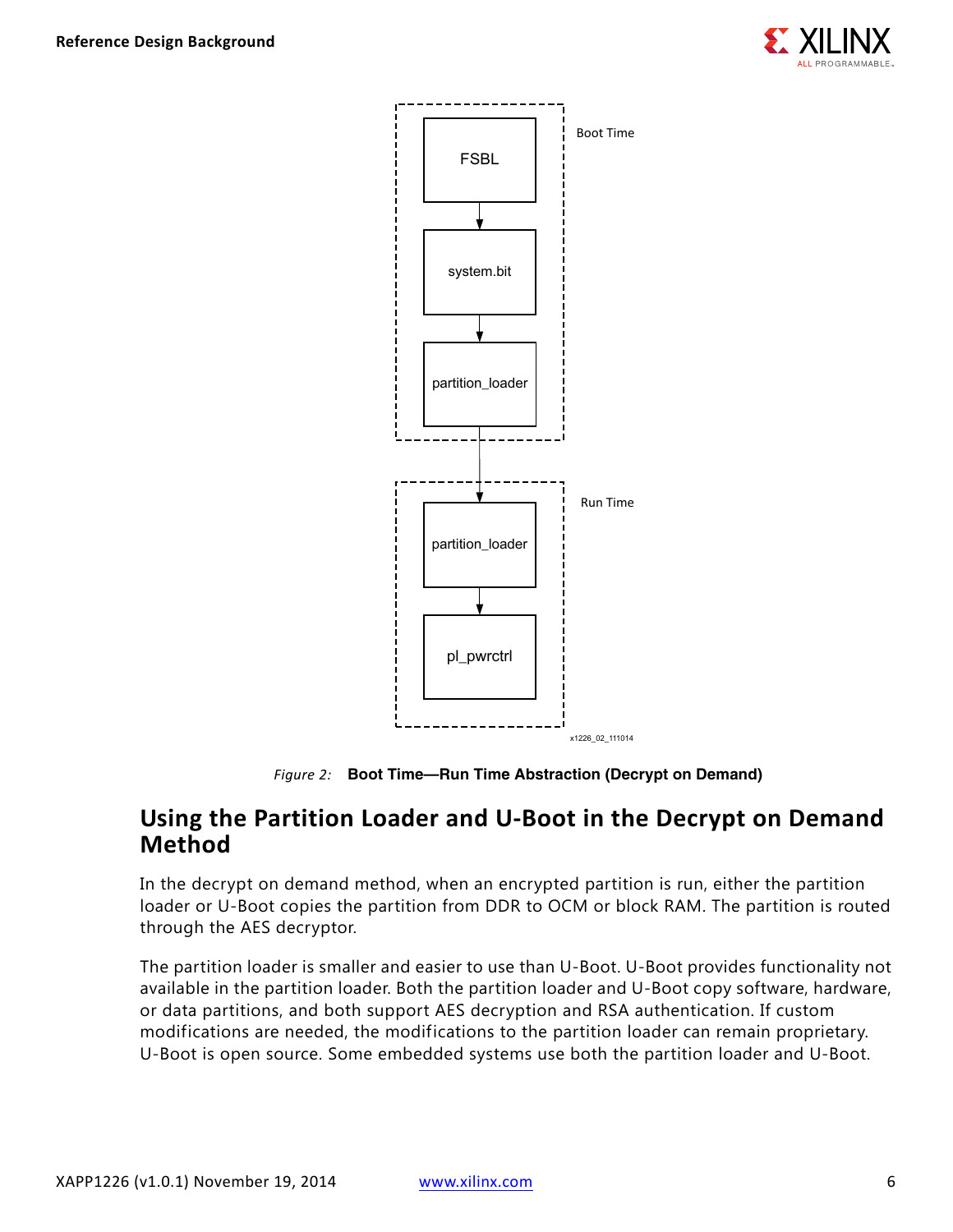

The following steps use SDK to implement the xapp1226-protecting-info reference design:

- 1. Create fsbl, partition\_loader, and/or U-Boot, and pl\_pwrctrl software projects.
- 2. Create the system.mcs image using Bootgen.
- 3. Write Quad serial peripheral interface (SPI) flash memory using Flash Writer with the MCS file.

[Table 1](#page-6-0) shows the address map used in the reference design.

<span id="page-6-0"></span>*Table 1:* **The xapp1226-protecting-info Address Map**

| <b>Partition</b> | <b>Address</b> |
|------------------|----------------|
| <b>FSBL</b>      |                |
| system.bit       |                |
| partition_loader | 0x100000       |
| pl_pwrctrl       | 0x200000       |

SDK is used to create the fsbl project. Create a directory named xapp1226-protecting-info and invoke SDK.

- 1. In the Workspace Launcher text box, browse to the xapp1226-protecting-info directory. Click **OK**.
- 2. Click **File > New > Application Project.**
- 3. Enter **fsbl** as the Project Name, and change **Target Hardware > Hardware Platform** to **ZC706\_hw\_platform**. Click **Next**.
- 4. In the New Project Templates dialog box, click **Zynq FSBL**. Click **Finish**.
- 5. After FSBL compilation is complete, right-click on **fsbl** in the Project Explorer pane.
- 6. Click **C/C++ Build Settings**.
- 7. Click **Symbols**.
- 8. Click **+**.
- 9. Enter **FSBL\_DEBUG\_INFO** in the text box. Click **OK**.

### **Partition Loader**

The partition loader copies software, data, or hardware partitions from the specified source address to the specified destination address. The partition loader is a wrapper for the devcfg device driver. The devcfg driver source code is located in the SDK install area, under the XilinxProcessorLib/driver/devcfg\_v\* directories.

The functions used by the partition loader, PcapDataTransfer and PcapLoadPartition, are located in pcap.c. The PcapDataTransfer function copies a software or data partition. The PcapDataTransfer function can copy the bitstream from NVM to DDR without decryption. The PcapLoadPartition function copies the bitstream to configuration memory. The arguments to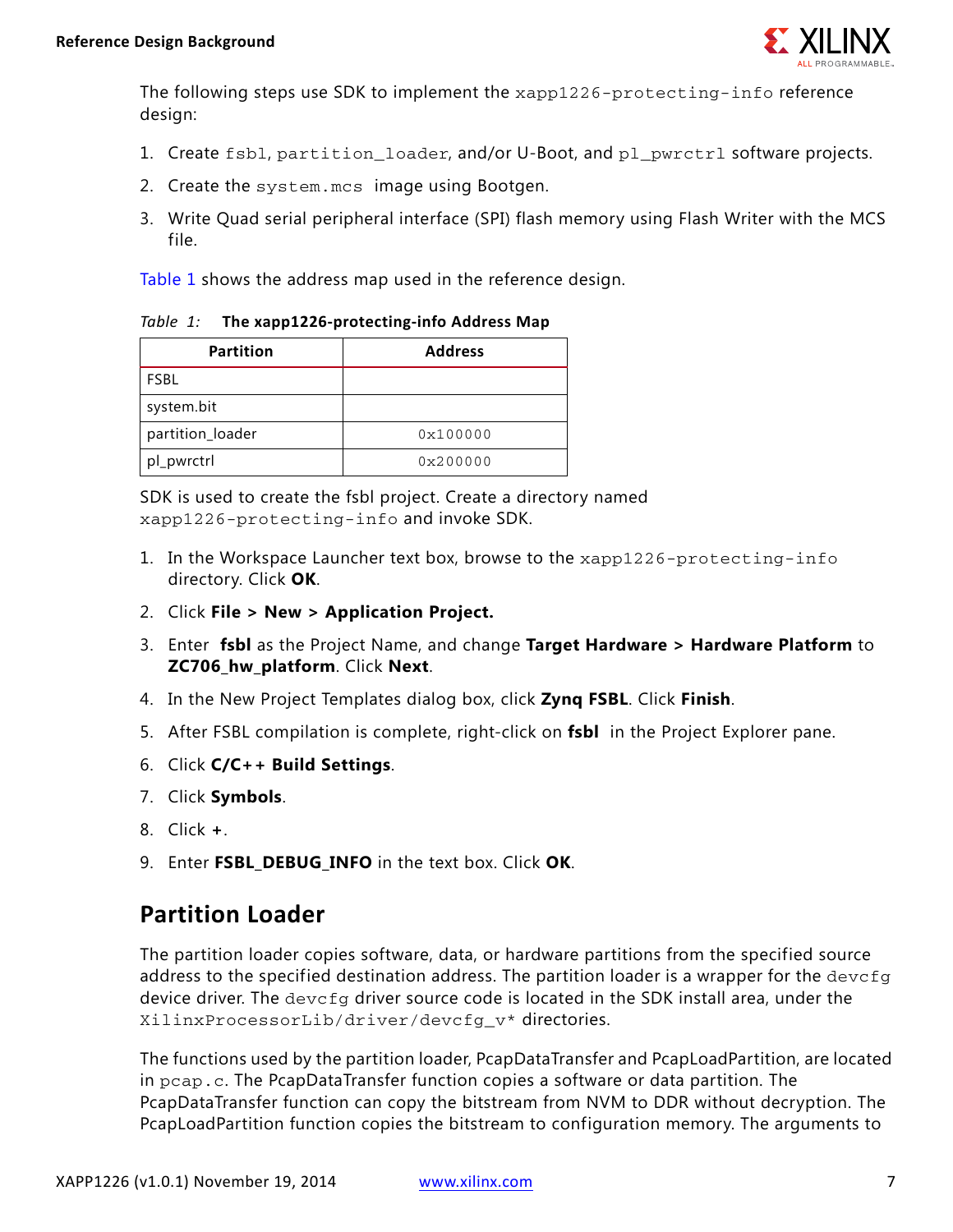

the partition loader functions are source and destination address, source and destination size, and whether to route the partition through the decryptor.

The partition loader in the reference design provides basic decrypt on demand capability. The partition address and size parameters are hard-coded. To provide the user with a more useful interface, modify the partition loader to allow the address and size parameters to be provided as arguments or memory addresses.

There are two methods to get a partition's address and size. One method is to run bootgen using the -debug option:

#### **bootgen -image pl\_pwrctrl.bif -o pl\_pwrctrl.bin -w on -debug**

Bootgen also provides address and size information when the BIF includes all partitions.

The second method to obtain address and size information is to use the log output of the FSBL. The log is provided when the FSBL is compiled with the FSBL\_DEBUG\_INFO option.

The partition loader does not currently use RSA authentication. *Run Time Integrity and Authentication Check of Zynq-7000 AP SoC System Memory Application Note* (XAPP1225) [\[Ref 4\]](#page-12-3) shows how to use the Xilinx RSA library to authenticate a partition.

Create the partition loader software project as follows:

- 1. Click **File > New > Application Project.**
- 2. Enter **partition\_loader** in the Project Name text box. Click **Next**.
- 3. In the New Project Templates, select **Empty Application**. Click **Finish**.
- 4. In the Project Explorer pane, right-click **partition\_loader > src**, and select **Import > General > File System**. Browse to xapp1226-protecting-info/partition\_loader\_src, and select all files. Click **OK**.
- 5. In the Project Explorer pane, select **partition\_loader\_src/lscript.ld**, and modify the linker script to locate partition\_loader at 0x200000.

The partition loader is included in the BIF used for initial boot, so that it is resident in memory at run time.

### **U-Boot**

U-Boot is a widely used universal boot loader commonly used to load the Linux kernel, device tree, root file system, and Linux applications. The [U-Boot—The Universal Boot Loader website](www.denx.de/wiki/U-Boot)  [\[Ref 5\]](#page-12-4) provides documentation, including the user manual, for U-Boot. The U-Boot for Zyng AP SoC website [\[Ref 6\]](#page-12-5) provides Xilinx-specific documentation on configuring and building U-Boot. Most texts on embedded Linux include a section on U-Boot.

1. To download U-Boot from the Xilinx Git server, enter

#### **git clone git://github.com/Xilinx/u-boot-xlnx.git**

**cd u-boot-xlnx**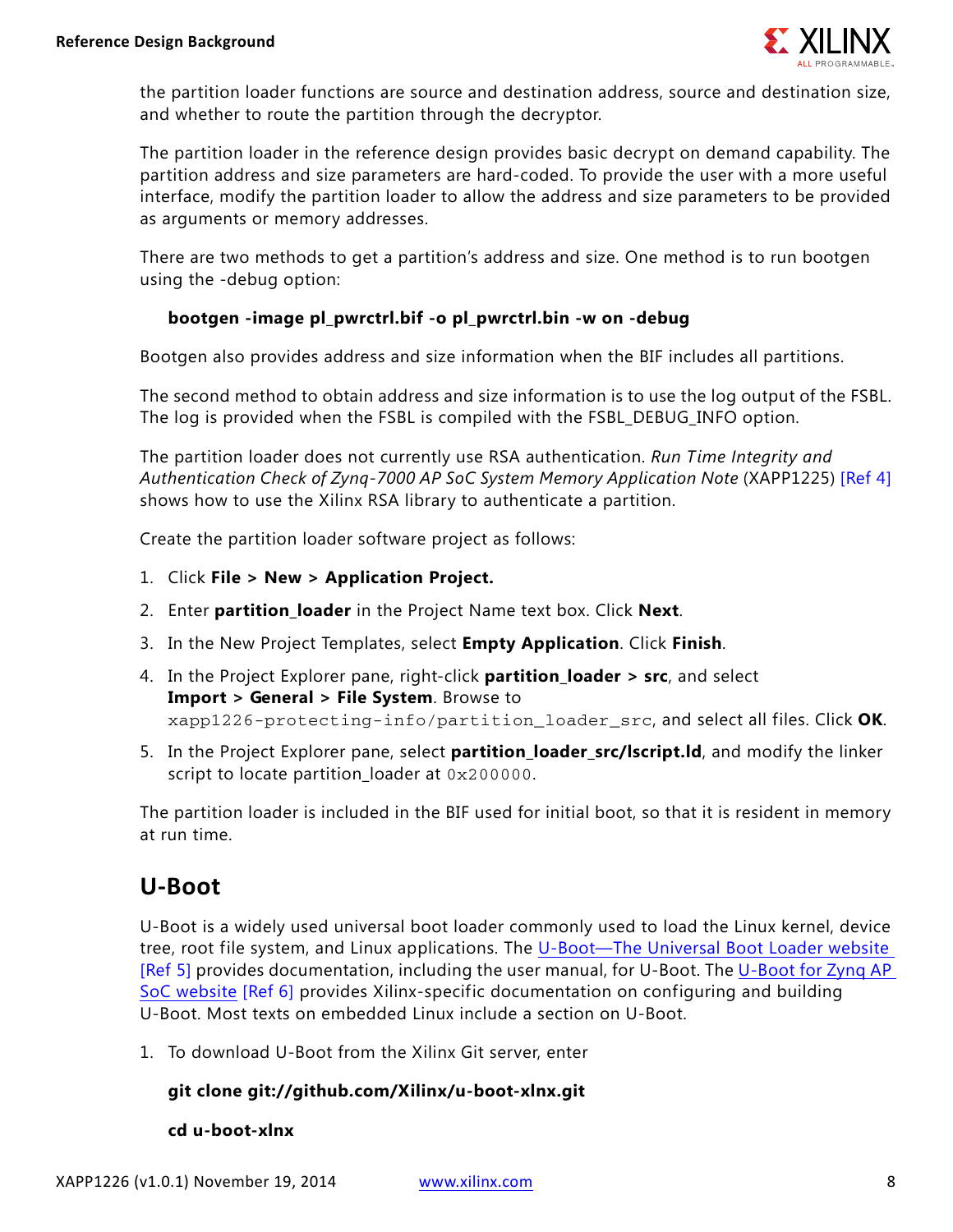

2. Add the following **define** to include/configs/zynq-common.h.

#### **#define CONFIG\_CMD\_ZYNQ\_AES**

3. Configure and build U-Boot by entering

#### **make arch=ARM zynq\_zc70x (zynq\_zed)**

The following set of commands illustrates how to use U-Boot to copy the partition from NVM to DDR.

#### **sf probe 0 0 0;**

#### **sf read <src\_address> <dest\_address> <size>**

When copying the partition from DDR to secure storage, to route the partition through the decryptor, use the **zynqaes** command:

#### **zynqaes <srcaddr> <srclen> <destaddr> <destlen>**

The include/configs/zynq-common.h section for the Quad SPI flash memory boot loads the Linux kernel, device tree, root file system, and Linux applications. The zynq\_common.h commands can be changed to copy pl\_pwrdown and pl\_pwrup partitions using **zynqaes**.

U-Boot is principally a boot time application. It is used here as a run time application that copies a single partition.

#### **Bootgen**

- 1. To invoke the SDK Bootgen GUI, select **Xilinx Tools > Create Zynq Boot Image**.
- 2. Specify the path and system.bif file name in the BIF File Path dialog box.
- 3. Click **+** and add fsbl.elf.
- 4. Click **Add**, and add system.bit, partition\_loader.elf, and pl\_pwrctrl.elf partitions. Specify system.mcs as the output file. Click **Create Image**.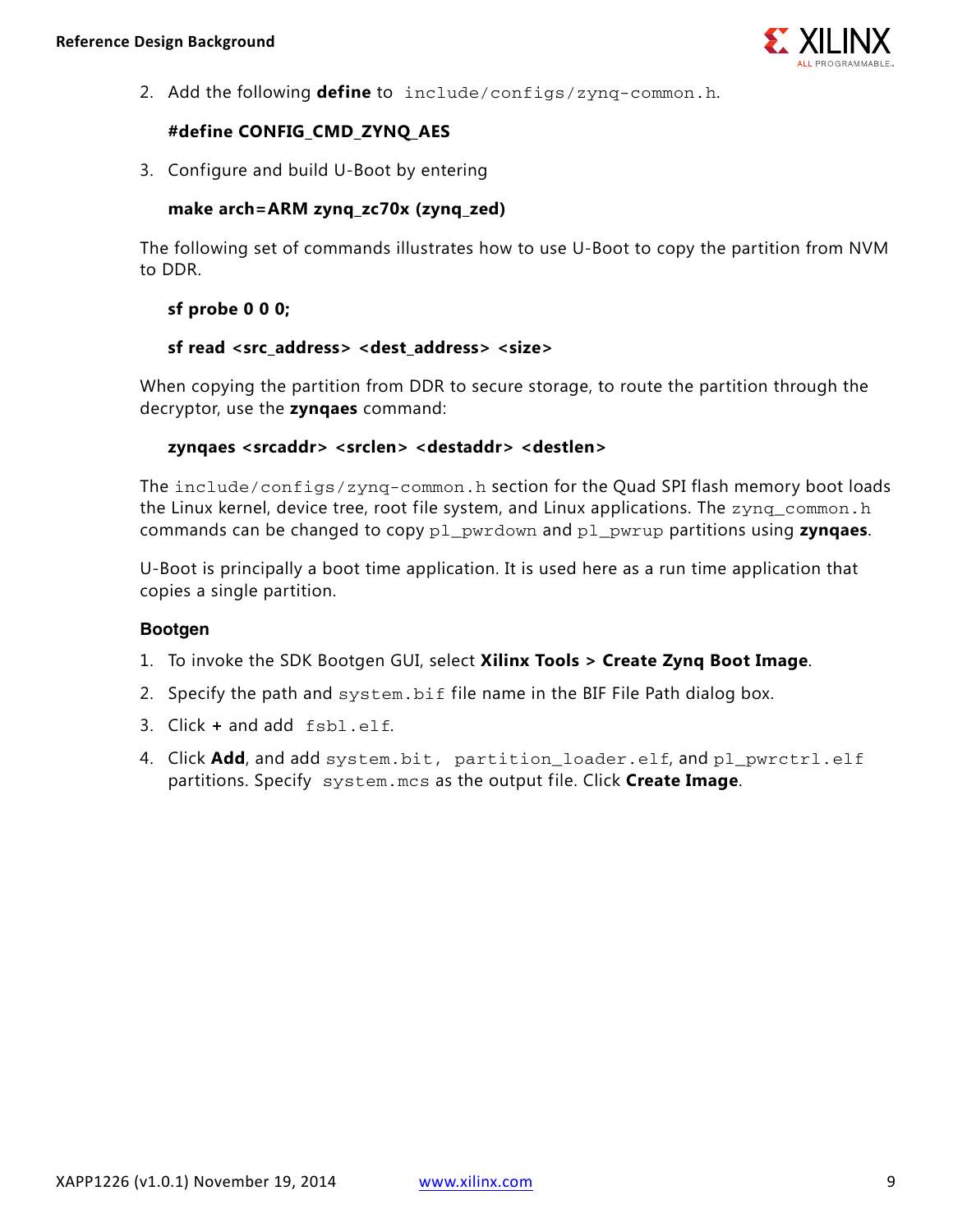

[Figure 3](#page-9-0) shows the Bootgen GUI with the partitions for the xapp1226-protecting-info system.

|                                                                                                                                               | <b>Create Zyng Boot Image</b><br>Creates Zynq Boot Image in .bin and .mcs formats from given FSBL elf and partition files in<br>specified output folder. |                     |              |           |               |  |  |
|-----------------------------------------------------------------------------------------------------------------------------------------------|----------------------------------------------------------------------------------------------------------------------------------------------------------|---------------------|--------------|-----------|---------------|--|--|
|                                                                                                                                               | ● Create new BIF file ◎ Import from existing BIF file<br>C:\xapp1226-protecting-info\system.bif                                                          |                     |              |           |               |  |  |
| Output BIF file path:                                                                                                                         |                                                                                                                                                          |                     |              |           | <b>Browse</b> |  |  |
| Use Authentication                                                                                                                            |                                                                                                                                                          |                     |              |           |               |  |  |
| <b>Authentication keys</b>                                                                                                                    |                                                                                                                                                          |                     |              |           |               |  |  |
| PPK:                                                                                                                                          |                                                                                                                                                          | PSK:<br>Browse      |              |           | <b>Browse</b> |  |  |
| SPK:                                                                                                                                          |                                                                                                                                                          | Browse SSK:         |              |           | <b>Browse</b> |  |  |
| SPK signature:                                                                                                                                |                                                                                                                                                          | <b>Browse</b>       |              |           |               |  |  |
| Key store:<br>Part name:<br>Boot image partitions                                                                                             | <b>O</b> BRAM C EFUSE                                                                                                                                    |                     |              |           |               |  |  |
| File path                                                                                                                                     |                                                                                                                                                          |                     | Encrypted    | Authentic | Add           |  |  |
| (bootloader) C:\xapp1226-protecting-info\completed\fsbl.elf<br>aes<br>none<br>C:\xapp1226-protecting-info\completed\system.bit<br>aes<br>none |                                                                                                                                                          |                     | Delete       |           |               |  |  |
| C:\xapp1226-protecting-info\completed\partition_loader.elf<br>aes<br>none                                                                     |                                                                                                                                                          |                     | Edit         |           |               |  |  |
|                                                                                                                                               | C:\xapp1226-protecting-info\completed\pl_pwrctrl.elf                                                                                                     |                     | aes          | none      | Up            |  |  |
|                                                                                                                                               |                                                                                                                                                          |                     |              |           | Down          |  |  |
| Output path:                                                                                                                                  | C:\xapp1226-protecting-info\system.mcs                                                                                                                   |                     |              |           | <b>Browse</b> |  |  |
| ⊘                                                                                                                                             |                                                                                                                                                          | Preview BIF Changes | Create Image | Cancel    |               |  |  |

*Figure 3:* **Bootgen BIF in GUI**

<span id="page-9-0"></span>If U-Boot is used rather than the partition loader for the run time copy/decrypt function, replace the partition\_loader partition with the U-Boot partition in the BIF, and use the partition\_owner = uboot attribute on the file(s) to be loaded by U-Boot. The xapp1226-protecting-info/completed directory contains system.bif.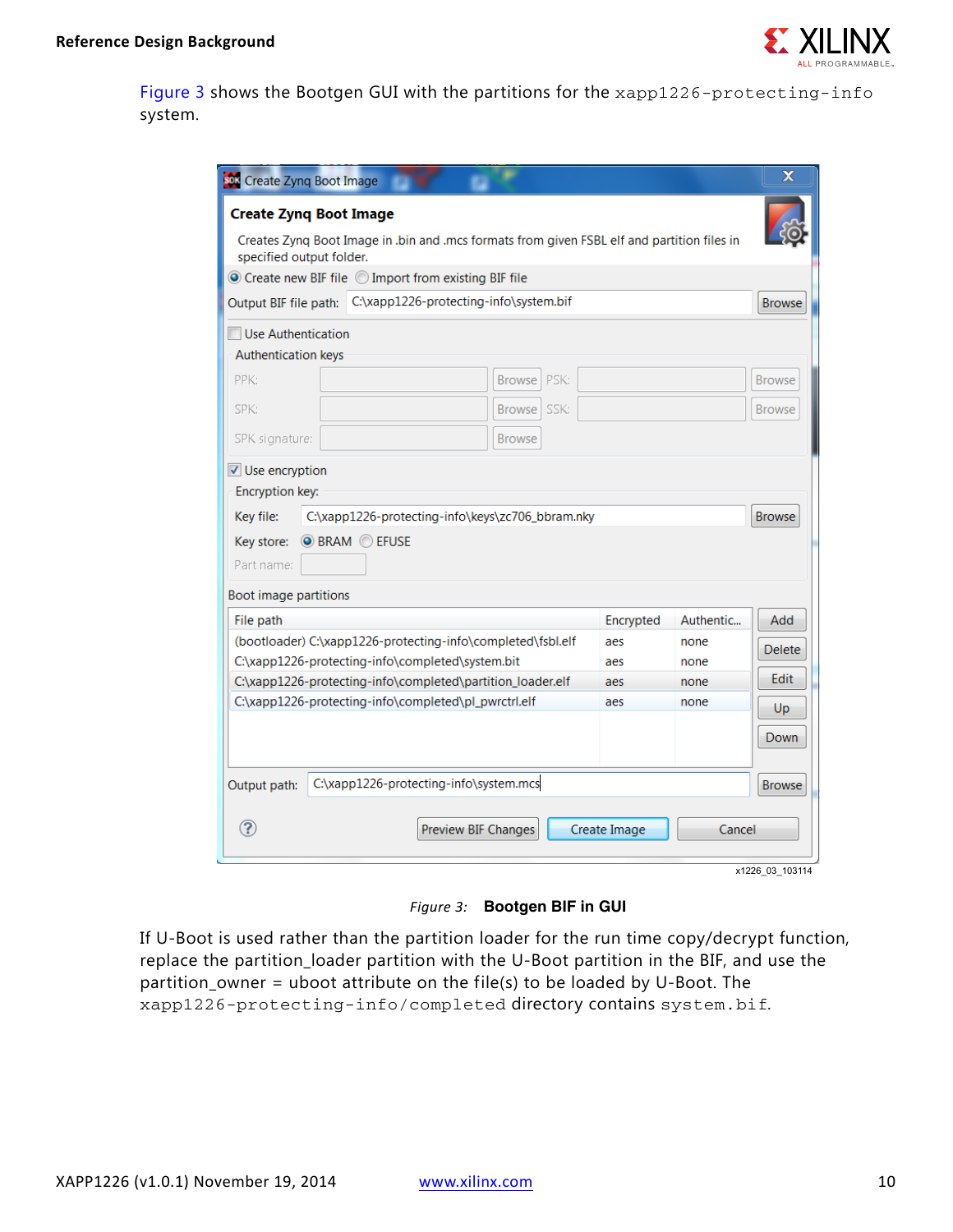

### **Programming Quad SPI Flash Memory**

- 1. Invoke SDK Program Flash by selecting **Xilinx Tools > Program Flash**.
- 2. Browse to system.mcs to complete the Image File input.
- 3. Enter **0x0** as in the Offset dialog box.
- 4. Click **Program**.

## <span id="page-10-0"></span>**Test the Reference Design**

- 1. Invoke a communication terminal such as Tera Term using a 115200 baud rate.
- 2. On the evaluation board, change the boot mode select switch MIO5 to 1 to boot using QSPI mode.

As shown in [Figure 4,](#page-10-1) the message in the communication terminal shows the activity of the reference design. The partition\_loader loads the encrypted partition that powers down and powers up the PL.

<span id="page-10-1"></span>

x1226 03 103114

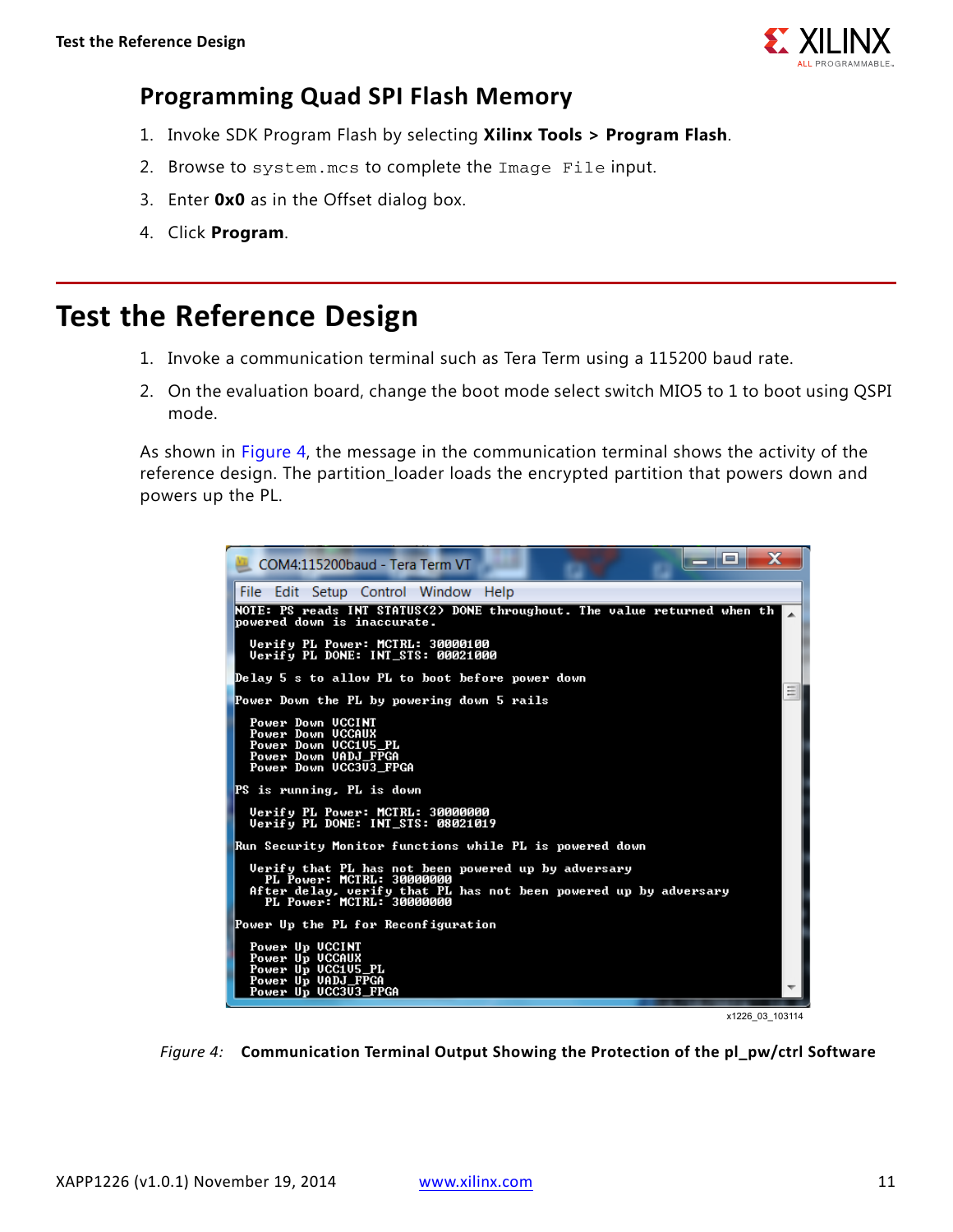

### **Performance Notes**

The performance impact occurs when the sensitive code or data is copied from DDR, decrypted, and placed in secure storage.The load/decrypt time is a function of the size of the partition. After the code or data is in secure storage, code should run marginally faster in OCM than DDR.

The Cortex-A9 processor includes a performance monitoring unit (PMU) that provides counters to provide statistics on the processor and memory system. The performance data can be used to determine if the performance degradation due to encryption is acceptable. The *Zynq-7000 All Programmable SoC Technical Reference Manual*, Chapter 3, provides information on the PMU [\[Ref 7\]](#page-12-7).

```
AXI performance can be monitored using the axipmon core in 
SDK/../XilinxProcessorIPLib/drivers/axi_pmonv6_1.
```
ARM DS-5 Development Studio Streamline performance analyzer provides system performance metrics for users with access to DSTREAM debugger. Refer to *Zynq-7000 Platform Software Development Using the ARM DS-5 Toolchain Application Note* (XAPP1185) [\[Ref 8\]](#page-12-6).

## <span id="page-11-0"></span>**Reference Design**

The reference design uses Quad SPI flash memory as the NVM. Quad SPI flash memory is provided on all Zynq-7000 evaluation boards. Quad SPI flash memory is commonly used on production boards. The methods used with Quad SPI for xapp1226-protecting-info can be used with NAND, NOR, or SD NVM.

Download the [Reference Design files](https://secure.xilinx.com/webreg/clickthrough.do?cid=375910) for this application note from the Xilinx website.

[Table 2](#page-11-1) shows the reference design matrix.

| Parameter                                                                                             | <b>Description</b> |
|-------------------------------------------------------------------------------------------------------|--------------------|
| General                                                                                               |                    |
| Developer name                                                                                        | Lester Sanders     |
| Target devices                                                                                        | Zyng-7000 AP SoC   |
| Source code provided                                                                                  | Yes                |
| Source code format                                                                                    | VHDL/Verilog       |
| Design uses code and IP from existing Xilinx application note and reference<br>designs or third party | No                 |
| <b>Simulation</b>                                                                                     |                    |
| Functional simulation performed                                                                       | No                 |
| Timing simulation performed                                                                           | N/A                |
| Test bench used for functional and timing simulations                                                 | No                 |
| Test bench format                                                                                     | N/A                |

<span id="page-11-1"></span>*Table 2:* **Reference Design Matrix**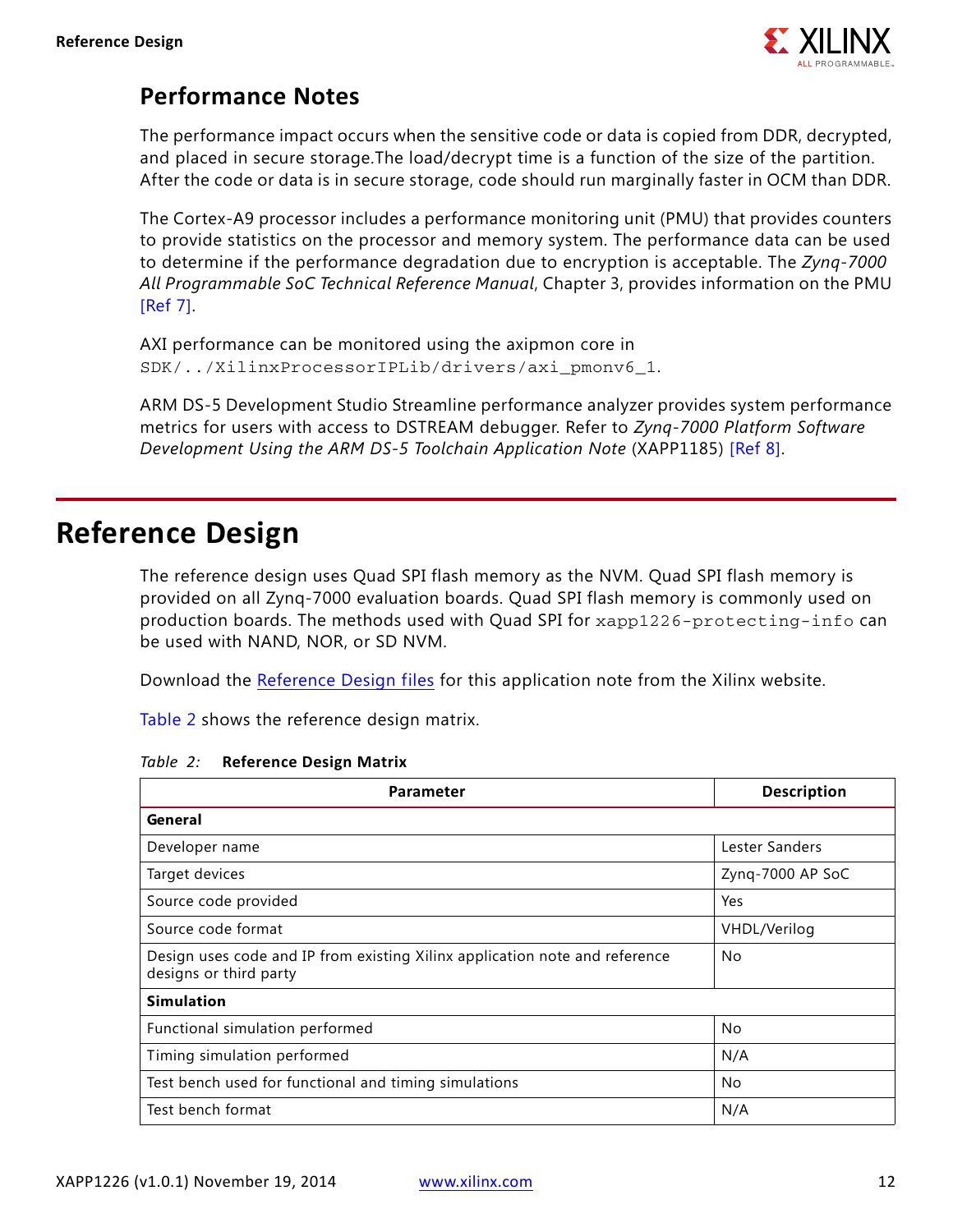

#### *Table 2:* **Reference Design Matrix** *(Cont'd)*

| Parameter                                   | <b>Description</b>    |  |
|---------------------------------------------|-----------------------|--|
| Simulator software/version used             | N/A                   |  |
| SPICE/IBIS simulations                      | N/A                   |  |
| Implementation                              |                       |  |
| Synthesis software tools/versions used      | Vivado synthesis      |  |
| Implementation software tools/versions used | Vivado implementation |  |
| Static timing analysis performed<br>No      |                       |  |
| <b>Hardware Verification</b>                |                       |  |
| Hardware verified                           | Yes                   |  |
| Hardware platform used for verification     | ZC702                 |  |

## **Conclusion**

The hardware and software programmability of the Zynq-7000 AP SoC device provide distinct advantages during the life cycle of the embedded system. The ability to decrypt a partition on demand provides a reasonable security versus performance compromise. Two methods, a partition loader and U-Boot, are provided that decrypt an encrypted partition on demand and load the partition into the Zynq-7000 device's secure storage. The method is straightforward, flexible, and does not use PL resources.

## **References**

- <span id="page-12-0"></span>1. [Zynq-7000 AP SoC - Using BBRAM for Additional On-Chip Memory Tech Tip](http://www.wiki.xilinx.com/Zynq-7000+AP+SoC+-+Using+BRAM+for+Additional+On-Chip+Memory+Tech+Tip) wiki
- <span id="page-12-1"></span>2. [Zynq-7000 AP SoC Boot - Locking and Executing out of L2 Cache Tech Tip](http://www.wiki.xilinx.com/Zynq-7000+AP+SoC+Boot+-+Locking+and+Executing+out+of+L2+Cache+Tech+Tip) wiki
- <span id="page-12-2"></span>3. Secure Boot of Zyng-7000 All Programmable SoC Application Note ([XAPP1175](http://www.xilinx.com/support/documentation/application_notes/xapp1175_zynq_secure_boot.pdf))
- <span id="page-12-3"></span>4. *Run Time Integrity and Authentication Check of Zynq-7000 AP SoC System Memory Application Note* ([XAPP1225](http://www.xilinx.com/support/documentation/application_notes/xapp1225-rtic.pdf))
- <span id="page-12-4"></span>5. [U-Boot—The Universal Boot Loader website](www.denx.de/wiki/U-Boot)
- <span id="page-12-5"></span>6. [U-Boot for Zynq AP SoC](www.wiki.xilinx.com/Build+U-Boot#Zynq)
- <span id="page-12-7"></span>7. *Zynq-7000 All Programmable SoC Technical Reference Manual* ([UG585](http://www.xilinx.com/support/documentation/user_guides/ug585-Zynq-7000-TRM.pdf))
- <span id="page-12-6"></span>8. *Zynq-7000 Platform Software Development Using the ARM DS-5 Toolchain Application Note*  ([XAPP1185\)](http://www.xilinx.com/support/documentation/application_notes/xapp1185-Zynq-software-development-with-DS-5.pdf)
- 9. *ZC702 Evaluation Board for Zynq-7000 XC7020 All Programmable SoC User Guide* ([UG850](http://www.xilinx.com/support/documentation/boards_and_kits/zc702_zvik/ug850-zc702-eval-bd.pdf))
- 10. *Zynq-7000 All Programmable SoC Software Developers Guide* [\(](http://www.xilinx.com/support/documentation/user_guides/ug821-zynq-7000-swdev.pdf)UG821)